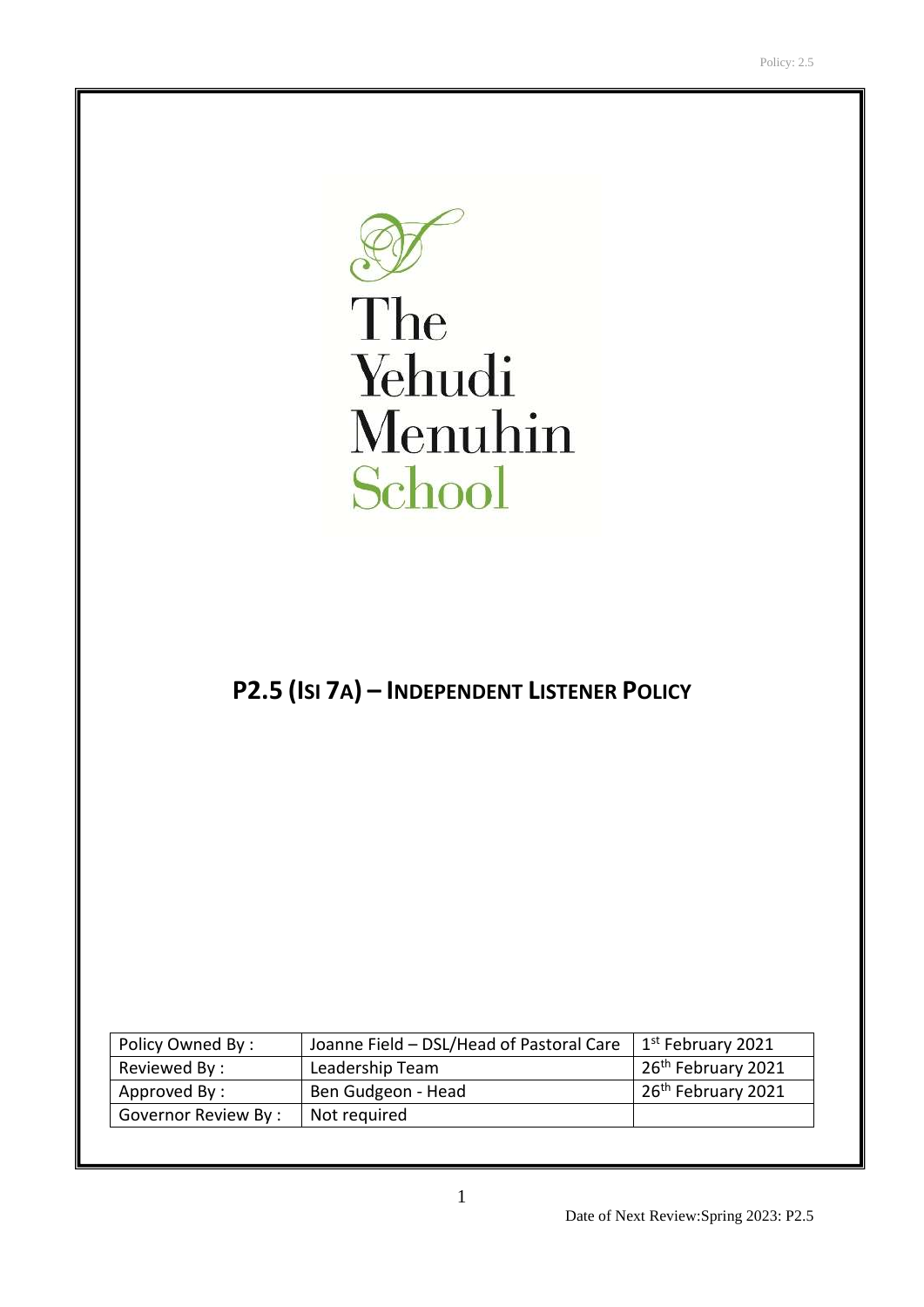## Contents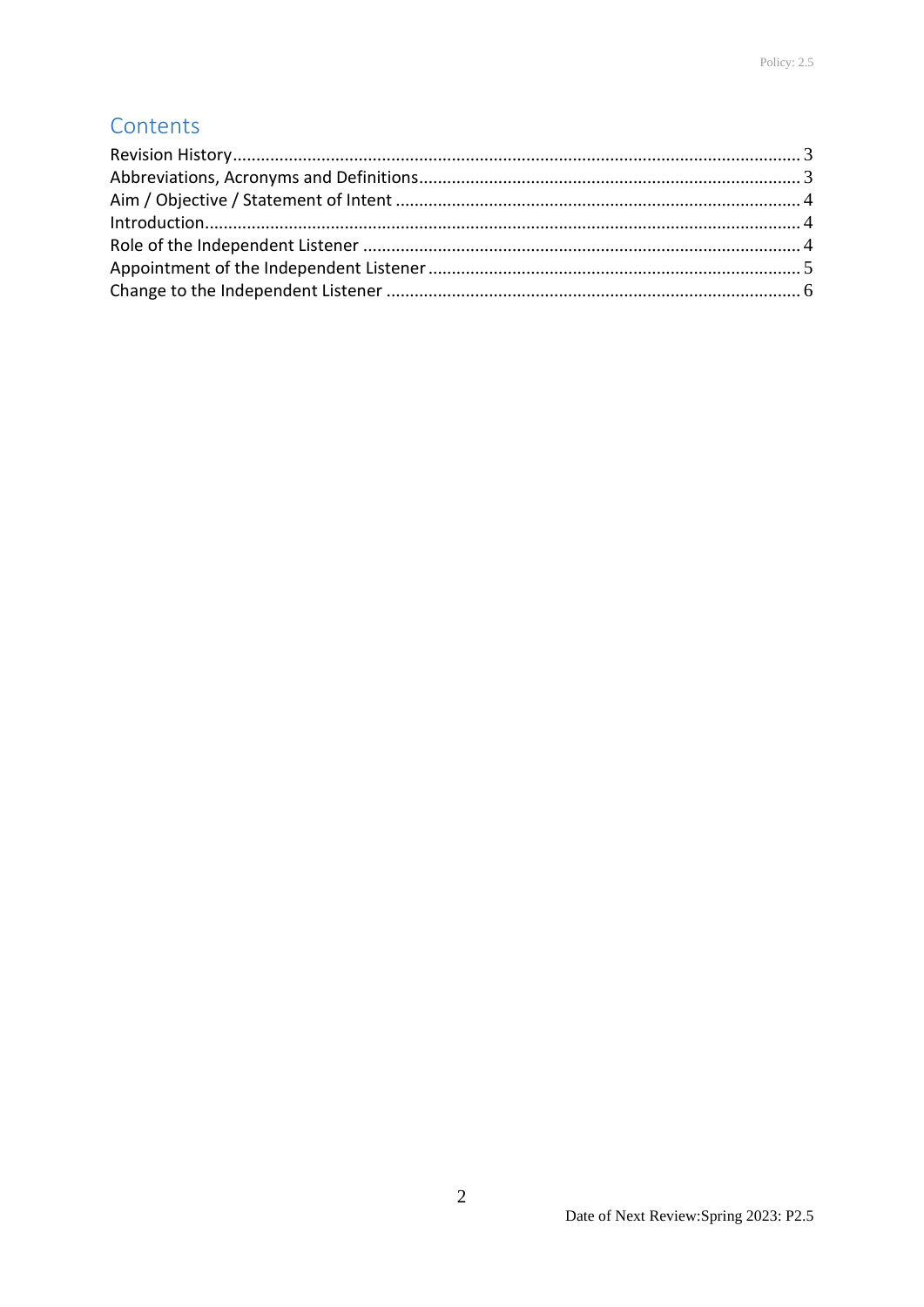### <span id="page-2-0"></span>**Revision History**

| <b>Revision</b> | Paragraph<br><b>Number</b> | <b>Revision</b>                               |
|-----------------|----------------------------|-----------------------------------------------|
| February 2019   |                            | New Policy                                    |
| Spring 2021     | Paragraph 2                | Delete "Senior" from "Senior Leadership Team" |
|                 | Paragraph 4                | Amend 2 <sup>nd</sup> sentence                |
|                 | Paragraph 6                | Add name of Independent Listener              |
|                 | Paragraph 7                | Minor grammatical change                      |
|                 | Paragraph 11               | <b>New</b>                                    |

# <span id="page-2-1"></span>**Abbreviations, Acronyms and Definitions**

| <b>Abbreviation / Acronym</b> | <b>Definition</b>                  |
|-------------------------------|------------------------------------|
| <b>DSL</b>                    | Designated Safeguarding Lead       |
| <b>LADO</b>                   | Local Authority Designated Officer |
|                               |                                    |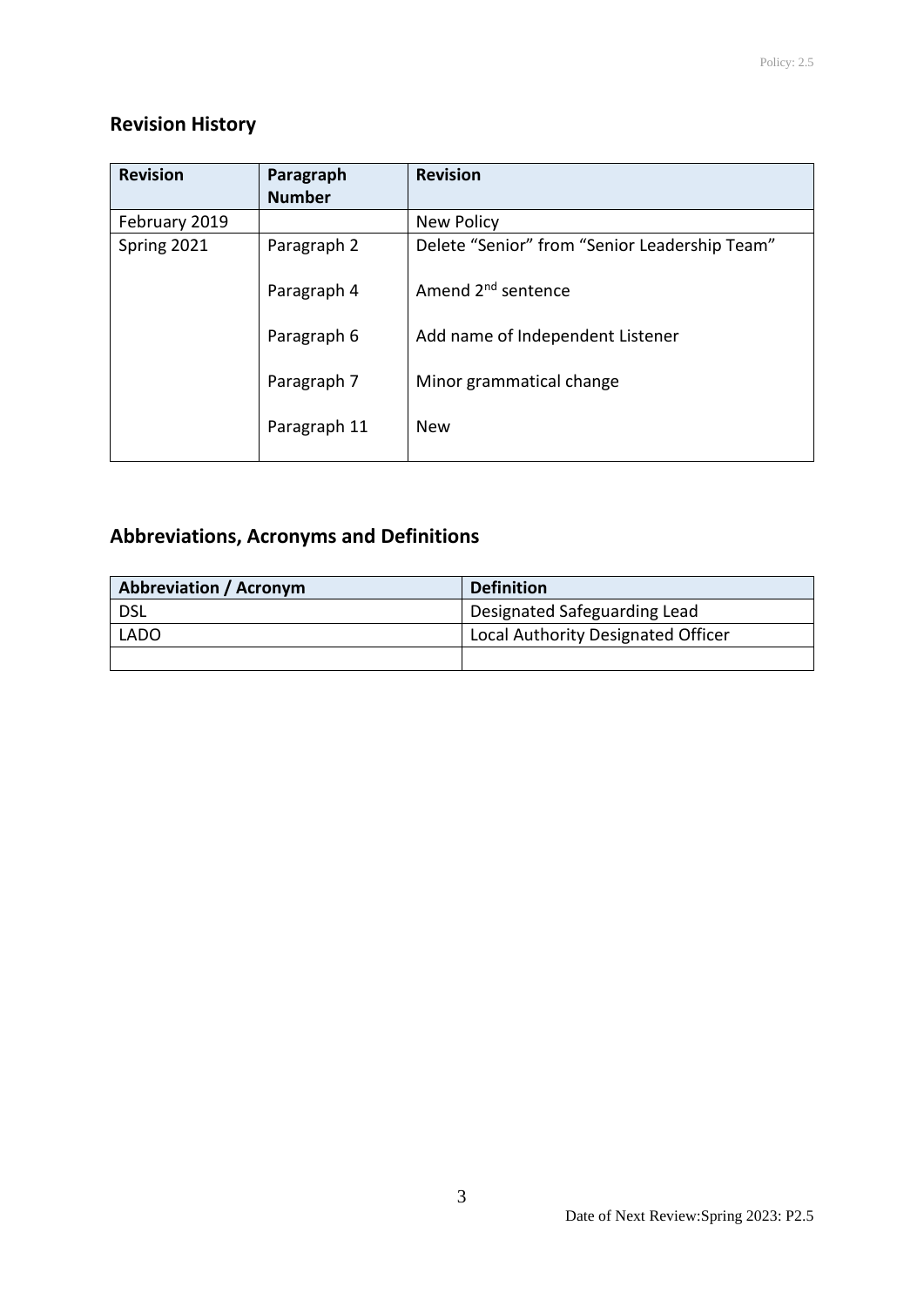#### <span id="page-3-0"></span>**Aim / Objective / Statement of Intent**

This policy sets out the role of the Independent Listener at The Yehudi Menuhin School and should be read in conjunction with P2.2 Safeguarding & Child Protection Policy and P2.8 Prevent Duty.

#### <span id="page-3-1"></span>**Introduction**

- 1. At the Yehudi Menuhin School we provide equal opportunities through a supportive environment in which each individual is valued and encouraged to develop their own personality and talents, while learning to live as part of a community.
- 2. We aim to ensure that this community is one in which there is no place for harassment, discrimination or bullying. Each student has a number of different adults available for advice and support including members of the Leadership Team, the Boarding House staff, and other trusted staff members.
- 3. All are made aware that the School Nurse is available to see in confidence and is present five days a week. The School Counsellor comes to School every Monday.
- 4. We place great emphasis on Pastoral Care and feel that the systems in place to support the welfare of the students are robust. We also recognise that there may be occasions when a student wishes to speak with someone who understands the school and any associated pressures, but is completely impartial, and can therefore listen without prejudice.
- 5. The National Minimum Standards for Boarding Schools (April 2015) states that a school must: "Identify at least one person other than a parent, outside the staff, and those responsible for the leadership and governance of the school, who boarders may contact directly about personal problems or concerns at school".
- 6. The Yehudi Menuhin School has an Independent Listener who acts in this capacity. Our current Independent Listener is David Ireland – available on [talk@menuhinschool.co.uk](mailto:talk@menuhinschool.co.uk)
- 7. This contact detail is displayed on Boarding House noticeboards, alongside other organisations that can support pupils, including Childline, the Children's Commissioner and Youngminds.

#### <span id="page-3-2"></span>**Role of the Independent Listener**

8. The Independent Listener will act as a confidential and supportive adult to students in the School who wish to discuss concerns or worries. In a similar way to any member of staff, including the School Counsellor, confidentiality cannot be maintained in a case where there is a concern for the welfare or safety of the student (or others) as a consequence of any discussion with the Independent Listener. In these situations, the Independent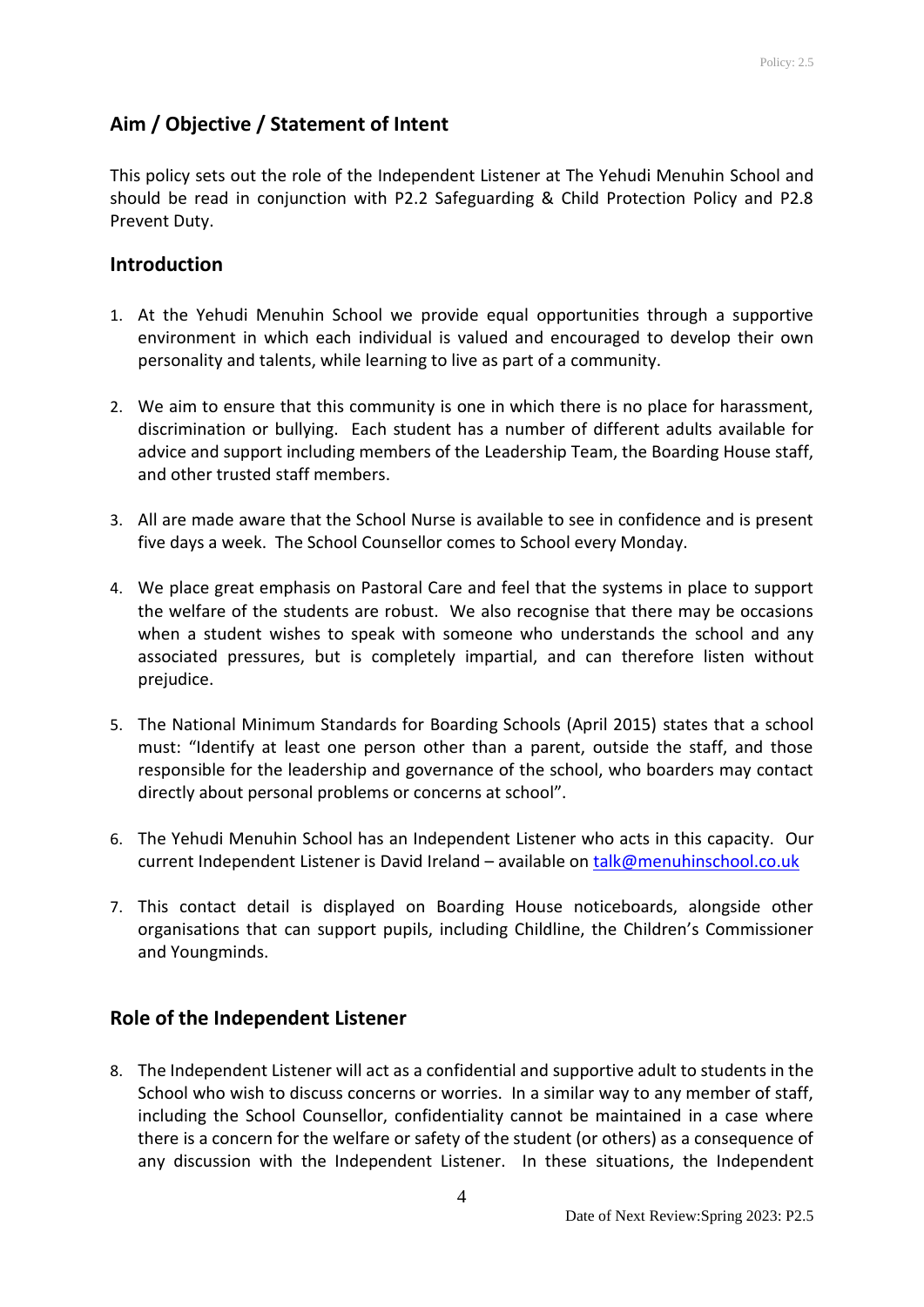Listener should inform the Designated Safeguarding Lead, or, in specific situations as detailed in P2.2 Safeguarding and Child Protection Policy, the Surrey LADO team or the Police.

- 9. Other than as set out above, there is no requirement for the Independent Listener to report to the School any of the conversations they have with students. However:
	- a) The Independent Listener, with explicit agreement from/at the request of a student, may contact the School to share specific details or raise particular concerns
	- b) At their discretion, the Independent Listener can report to the Head of Pastoral Care or the Head with generic information such as the number of calls they receive.
- 10. The Independent Listener will visit the Boarding Houses on occasion, have lunch or tea with the students and familiarise themselves with the Boarding Houses on an informal basis.
- 11. The independent listener will be invited to attend morning meetings and may occasionally speak directly to pupils and staff about the service provided.
- 12. There will be no expectation that the Independent Listener makes themselves available in person for face-to-face meetings with the students.

#### <span id="page-4-0"></span>**Appointment of the Independent Listener**

13. The following procedure is to be followed in appointing the Independent Listener:

- The School will follow its normal recruitment policy in line with current legislation, National Minimum Standards for Boarding, ISI regulations, KCSIE guidance, including appropriate checks with the Disclosure and Barring Service;
- The Independent Listener will be included in the Single Central Register;
- The Independent Listener will be subject to relevant school policies including P2.2 Safeguarding and Child Protection, P2.8 Prevent Duty and Whistleblowing Policy;
- The School will make it clear that the position, which is an unpaid and voluntary role, is to support the boarding students, and lies outside the School Management Structure;
- To avoid conflicts of interest, the School will be aware of the Independent Listener's other roles and experience (e.g. Police Officer, Governor, Doctor, Vicar, Counsellor, Local Dignitary etc.);
- The School will be aware of the Independent Listener's own other professional expectations and codes (e.g. religious, medical, counselling);
- The School will make clear to the Independent Listener the rules on confidentiality especially their duty to breach confidentiality if informed of a safeguarding risk to students, including under the Prevent Duty.